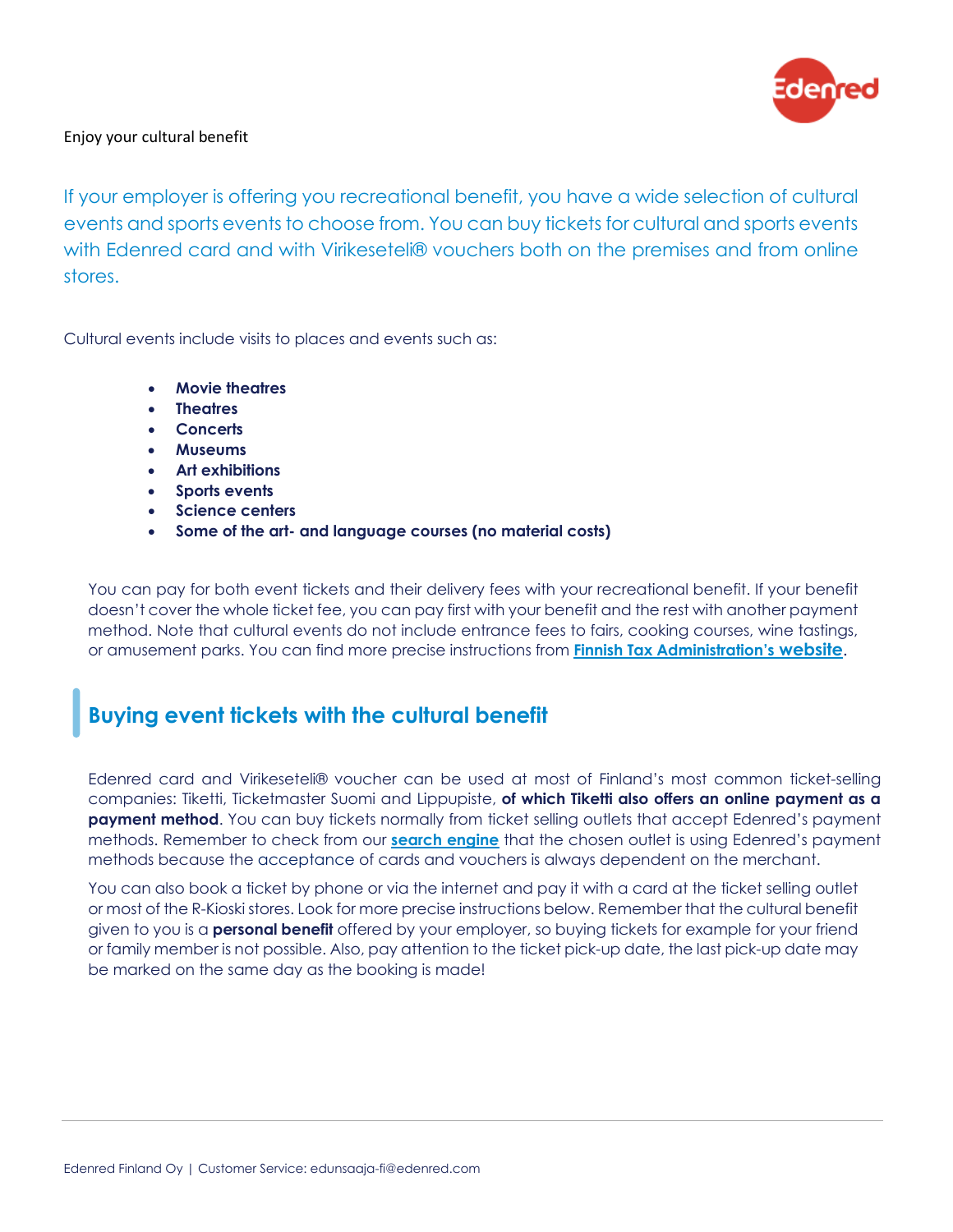

# **[Tiketti](https://www.tiketti.fi/en)**

#### **Online store**

You can buy tickets directly from Tiketti's online store and pay for your purchases with Edenred's recreational benefit. When you buy a ticket to an event that is payable with a cultural benefit, you will find the Edenred icon in the payment method menu.

Please note that you can only pay for the ticket for your personal use. If you buy more than one ticket for the same event at the same time, you can pay for your own ticket with the recreational benefit and the remaining amount with another payment method of your choice. You can also buy a gift card for yourself from Tiketti's online store. In addition to the ticket, you can also pay a ticket delivery fee with your benefit.

#### **Ticket selling outlets**

You can also buy tickets from those ticket-selling outlets of Tiketti that accept Edenred's payment methods. Remember to check that the merchant and the payment method you have chosen are in our [search engine.](https://edenred.fi/en/search-places/)

You can also book the event ticket from Tiketti's website or by phone **0600 11 616** *(1.78 €/min + lnf)* Mon-Sun between 9 am and 9 pm. Pay the ticket at Tiketti's outlet that accepts Edenred's payment methods or at most of the R-Kioski stores with Edenred card in exchange for a booking number. You can read more information about paying with the cultural benefit [at Tiketti outlets from their website.](http://www.tiketti.fi/en/info/culturalvouchers)

## **[Finnkino](https://www.finnkino.fi/en/)**

#### **Online store**

You can buy movie tickets directly from Finnkino's website and pay for your purchase with recreational benefit. You can also buy movie vouchers, but for your own use only! Read more  $\chi$ 

#### **Movie theatres**

You can also buy movie tickets and vouchers directly from Finnkino's movie theatres with cultural benefit. Please note that when using these payment methods, the tickets and vouchers are for your personal use only. You cannot pay for products such as popcorn or drinks with your cultural benefit.

# **[R-kioski](http://www.r-kioski.fi/)**

You can book tickets from Tiketti or Lippupiste and pay them with Edenred card in most of the R-Kioski stores. Note that R-Kioski doesn't accept Virikeseteli® as a payment method. Please note that Ticketmaster tickets can't be bought from R-kioski stores. Some of the tickets you can buy straight from most of the R-Kioski stores without a booking. Look for more precise instructions from the [R-kioski](http://www.r-kioski.fi/palvelut/tapahtumaliput/) [website](http://www.r-kioski.fi/palvelut/tapahtumaliput/) *(in Finnish)*.